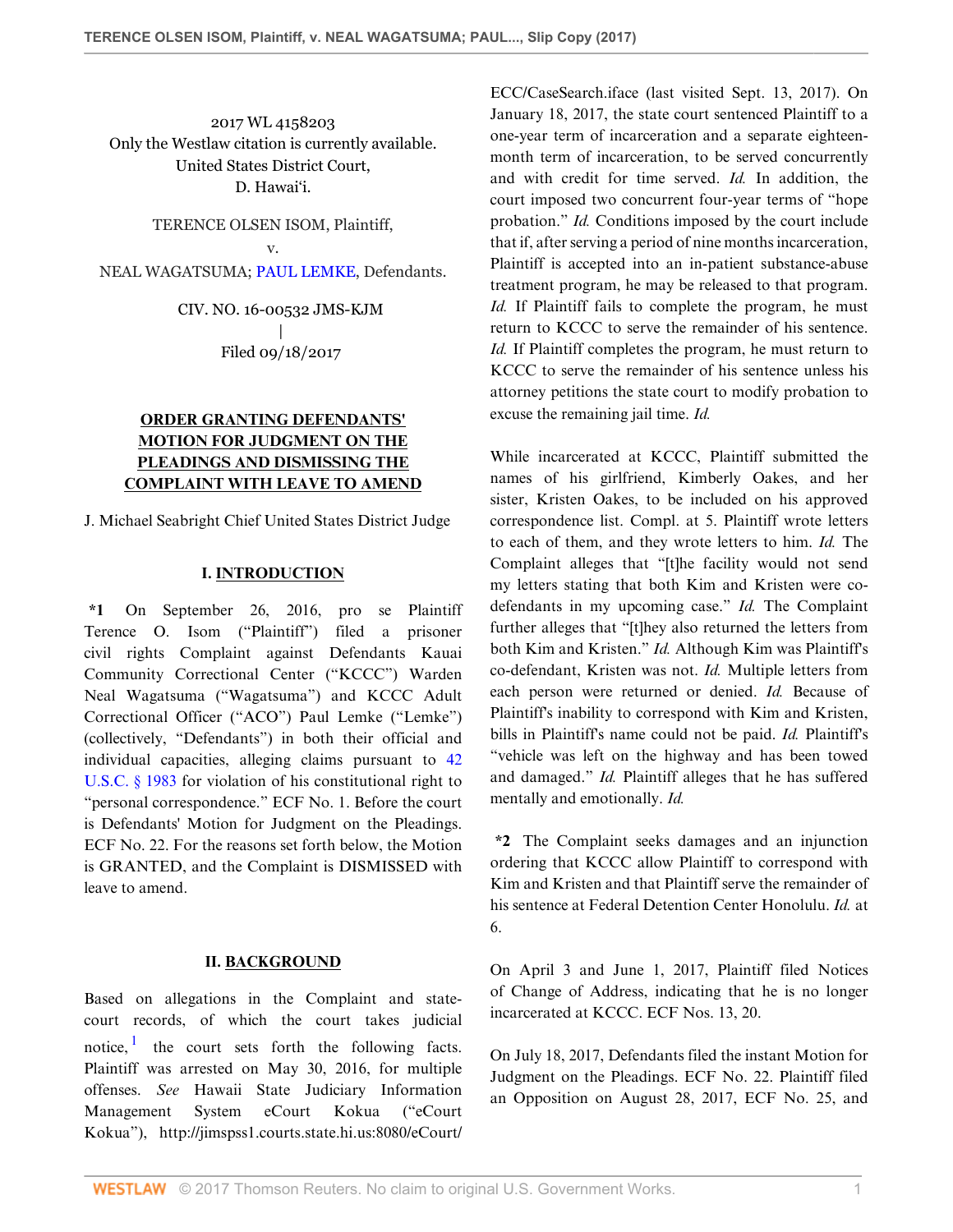Defendants filed a Reply on September 5, 2017, ECF No. 26. A hearing was held on September 18, 2017.

### **III. STANDARD OF REVIEW**

A party may make a motion for judgment on the pleadings at any time after the pleadings are closed, but within such time as to not delay the trial. [Fed. R. Civ. P. 12\(c\)](http://www.westlaw.com/Link/Document/FullText?findType=L&pubNum=1000600&cite=USFRCPR12&originatingDoc=Ic80761209e1811e7ae06bb6d796f727f&refType=LQ&originationContext=document&vr=3.0&rs=cblt1.0&transitionType=DocumentItem&contextData=(sc.Default)). Because the issue presented by a Rule  $12(c)$  motion is substantially the same as that posed in a  $12(b)(6)$  motion -- whether the factual allegations of the complaint, together with all reasonable inferences, state a plausible claim for relief - the same standard applies to both. *See [Cafasso v. Gen.](http://www.westlaw.com/Link/Document/FullText?findType=Y&serNum=2024859050&pubNum=0000506&originatingDoc=Ic80761209e1811e7ae06bb6d796f727f&refType=RP&fi=co_pp_sp_506_1054&originationContext=document&vr=3.0&rs=cblt1.0&transitionType=DocumentItem&contextData=(sc.Default)#co_pp_sp_506_1054) Dynamics C4 Sys.*[, 637 F.3d 1047, 1054 & 1054 n.4 \(9th](http://www.westlaw.com/Link/Document/FullText?findType=Y&serNum=2024859050&pubNum=0000506&originatingDoc=Ic80761209e1811e7ae06bb6d796f727f&refType=RP&fi=co_pp_sp_506_1054&originationContext=document&vr=3.0&rs=cblt1.0&transitionType=DocumentItem&contextData=(sc.Default)#co_pp_sp_506_1054) [Cir. 2011\)](http://www.westlaw.com/Link/Document/FullText?findType=Y&serNum=2024859050&pubNum=0000506&originatingDoc=Ic80761209e1811e7ae06bb6d796f727f&refType=RP&fi=co_pp_sp_506_1054&originationContext=document&vr=3.0&rs=cblt1.0&transitionType=DocumentItem&contextData=(sc.Default)#co_pp_sp_506_1054); *see also [Dworkin v. Hustler Magazine Inc.](http://www.westlaw.com/Link/Document/FullText?findType=Y&serNum=1989014572&pubNum=0000350&originatingDoc=Ic80761209e1811e7ae06bb6d796f727f&refType=RP&fi=co_pp_sp_350_1192&originationContext=document&vr=3.0&rs=cblt1.0&transitionType=DocumentItem&contextData=(sc.Default)#co_pp_sp_350_1192)*, 867 [F.2d 1188, 1192 \(9th Cir. 1989\)](http://www.westlaw.com/Link/Document/FullText?findType=Y&serNum=1989014572&pubNum=0000350&originatingDoc=Ic80761209e1811e7ae06bb6d796f727f&refType=RP&fi=co_pp_sp_350_1192&originationContext=document&vr=3.0&rs=cblt1.0&transitionType=DocumentItem&contextData=(sc.Default)#co_pp_sp_350_1192) (holding that [Rule 12\(c\)](http://www.westlaw.com/Link/Document/FullText?findType=L&pubNum=1000600&cite=USFRCPR12&originatingDoc=Ic80761209e1811e7ae06bb6d796f727f&refType=LQ&originationContext=document&vr=3.0&rs=cblt1.0&transitionType=DocumentItem&contextData=(sc.Default)) [and Rule 12\(b\)\(6\)](http://www.westlaw.com/Link/Document/FullText?findType=L&pubNum=1000600&cite=USFRCPR12&originatingDoc=Ic80761209e1811e7ae06bb6d796f727f&refType=LQ&originationContext=document&vr=3.0&rs=cblt1.0&transitionType=DocumentItem&contextData=(sc.Default)) motions differ in time of filing but are otherwise "functionally identical," and applying the same standard of review).

"A claim has facial plausibility when the plaintiff pleads factual content that allows the court to draw the reasonable inference that the defendant is liable for the misconduct alleged." *Ashcroft v. Iqbal*[, 556 U.S. 662, 678](http://www.westlaw.com/Link/Document/FullText?findType=Y&serNum=2018848474&pubNum=0000780&originatingDoc=Ic80761209e1811e7ae06bb6d796f727f&refType=RP&fi=co_pp_sp_780_678&originationContext=document&vr=3.0&rs=cblt1.0&transitionType=DocumentItem&contextData=(sc.Default)#co_pp_sp_780_678) [\(2009\)](http://www.westlaw.com/Link/Document/FullText?findType=Y&serNum=2018848474&pubNum=0000780&originatingDoc=Ic80761209e1811e7ae06bb6d796f727f&refType=RP&fi=co_pp_sp_780_678&originationContext=document&vr=3.0&rs=cblt1.0&transitionType=DocumentItem&contextData=(sc.Default)#co_pp_sp_780_678) (quoting *[Bell Atl. Corp. v. Twombly](http://www.westlaw.com/Link/Document/FullText?findType=Y&serNum=2012293296&pubNum=0000780&originatingDoc=Ic80761209e1811e7ae06bb6d796f727f&refType=RP&fi=co_pp_sp_780_556&originationContext=document&vr=3.0&rs=cblt1.0&transitionType=DocumentItem&contextData=(sc.Default)#co_pp_sp_780_556)*, 550 U.S. 544, [556 \(2007\)](http://www.westlaw.com/Link/Document/FullText?findType=Y&serNum=2012293296&pubNum=0000780&originatingDoc=Ic80761209e1811e7ae06bb6d796f727f&refType=RP&fi=co_pp_sp_780_556&originationContext=document&vr=3.0&rs=cblt1.0&transitionType=DocumentItem&contextData=(sc.Default)#co_pp_sp_780_556)). In considering a [Rule 12\(c\)](http://www.westlaw.com/Link/Document/FullText?findType=L&pubNum=1000600&cite=USFRCPR12&originatingDoc=Ic80761209e1811e7ae06bb6d796f727f&refType=LQ&originationContext=document&vr=3.0&rs=cblt1.0&transitionType=DocumentItem&contextData=(sc.Default)) motion, the court "must accept all factual allegations in the complaint as true and construe them in the light most favorable to the non-moving party." *Fleming v. Pickard*[, 581 F.3d 922, 925](http://www.westlaw.com/Link/Document/FullText?findType=Y&serNum=2019772279&pubNum=0000506&originatingDoc=Ic80761209e1811e7ae06bb6d796f727f&refType=RP&fi=co_pp_sp_506_925&originationContext=document&vr=3.0&rs=cblt1.0&transitionType=DocumentItem&contextData=(sc.Default)#co_pp_sp_506_925) [\(9th Cir. 2009\)](http://www.westlaw.com/Link/Document/FullText?findType=Y&serNum=2019772279&pubNum=0000506&originatingDoc=Ic80761209e1811e7ae06bb6d796f727f&refType=RP&fi=co_pp_sp_506_925&originationContext=document&vr=3.0&rs=cblt1.0&transitionType=DocumentItem&contextData=(sc.Default)#co_pp_sp_506_925). The court, however, "need not assume the truth of legal conclusions cast in the form of factual allegations." *[United States ex rel. Chunie v. Ringrose](http://www.westlaw.com/Link/Document/FullText?findType=Y&serNum=1986122116&pubNum=0000350&originatingDoc=Ic80761209e1811e7ae06bb6d796f727f&refType=RP&fi=co_pp_sp_350_643&originationContext=document&vr=3.0&rs=cblt1.0&transitionType=DocumentItem&contextData=(sc.Default)#co_pp_sp_350_643)*, 788 [F.2d 638, 643 n.2 \(9th Cir. 1986\)](http://www.westlaw.com/Link/Document/FullText?findType=Y&serNum=1986122116&pubNum=0000350&originatingDoc=Ic80761209e1811e7ae06bb6d796f727f&refType=RP&fi=co_pp_sp_350_643&originationContext=document&vr=3.0&rs=cblt1.0&transitionType=DocumentItem&contextData=(sc.Default)#co_pp_sp_350_643). Thus, "[t]hreadbare recitals of the elements of a cause of action, supported by mere conclusory statements, do not suffice." *[Iqbal](http://www.westlaw.com/Link/Document/FullText?findType=Y&serNum=2018848474&pubNum=0000780&originatingDoc=Ic80761209e1811e7ae06bb6d796f727f&refType=RP&fi=co_pp_sp_780_678&originationContext=document&vr=3.0&rs=cblt1.0&transitionType=DocumentItem&contextData=(sc.Default)#co_pp_sp_780_678)*, 556 [U.S. at 678](http://www.westlaw.com/Link/Document/FullText?findType=Y&serNum=2018848474&pubNum=0000780&originatingDoc=Ic80761209e1811e7ae06bb6d796f727f&refType=RP&fi=co_pp_sp_780_678&originationContext=document&vr=3.0&rs=cblt1.0&transitionType=DocumentItem&contextData=(sc.Default)#co_pp_sp_780_678) (citing *Twombly*[, 550 U.S. at 555\)](http://www.westlaw.com/Link/Document/FullText?findType=Y&serNum=2012293296&pubNum=0000780&originatingDoc=Ic80761209e1811e7ae06bb6d796f727f&refType=RP&fi=co_pp_sp_780_555&originationContext=document&vr=3.0&rs=cblt1.0&transitionType=DocumentItem&contextData=(sc.Default)#co_pp_sp_780_555). And factual allegations that only permit the court to infer "the mere possibility of misconduct" do not show that the pleader is entitled to relief as required by Rule 8. *Iqbal*[, 556 U.S. at](http://www.westlaw.com/Link/Document/FullText?findType=Y&serNum=2018848474&pubNum=0000780&originatingDoc=Ic80761209e1811e7ae06bb6d796f727f&refType=RP&fi=co_pp_sp_780_679&originationContext=document&vr=3.0&rs=cblt1.0&transitionType=DocumentItem&contextData=(sc.Default)#co_pp_sp_780_679) [679](http://www.westlaw.com/Link/Document/FullText?findType=Y&serNum=2018848474&pubNum=0000780&originatingDoc=Ic80761209e1811e7ae06bb6d796f727f&refType=RP&fi=co_pp_sp_780_679&originationContext=document&vr=3.0&rs=cblt1.0&transitionType=DocumentItem&contextData=(sc.Default)#co_pp_sp_780_679).

A motion for judgment on the pleadings is properly granted when there are no disputed issues of material fact, and the moving party is entitled to judgment as a matter of law. *See [Ventress v. Japan Airlines](http://www.westlaw.com/Link/Document/FullText?findType=Y&serNum=2021885524&pubNum=0000506&originatingDoc=Ic80761209e1811e7ae06bb6d796f727f&refType=RP&fi=co_pp_sp_506_681&originationContext=document&vr=3.0&rs=cblt1.0&transitionType=DocumentItem&contextData=(sc.Default)#co_pp_sp_506_681)*, 603 F.3d 676, [681 \(9th Cir. 2010\)](http://www.westlaw.com/Link/Document/FullText?findType=Y&serNum=2021885524&pubNum=0000506&originatingDoc=Ic80761209e1811e7ae06bb6d796f727f&refType=RP&fi=co_pp_sp_506_681&originationContext=document&vr=3.0&rs=cblt1.0&transitionType=DocumentItem&contextData=(sc.Default)#co_pp_sp_506_681) (citations omitted). Judgment on the pleadings is not appropriate if the court considers matters outside of the pleadings; in such cases, the motion must be converted to a Rule 56 motion for summary judgment, and the non-moving party must be granted an opportunity to respond. *See [Hal Roach Studios, Inc. v. Richard Feiner](http://www.westlaw.com/Link/Document/FullText?findType=Y&serNum=1990040042&pubNum=0000350&originatingDoc=Ic80761209e1811e7ae06bb6d796f727f&refType=RP&fi=co_pp_sp_350_1550&originationContext=document&vr=3.0&rs=cblt1.0&transitionType=DocumentItem&contextData=(sc.Default)#co_pp_sp_350_1550) & Co.*[, 896 F.2d 1542, 1550 \(9th Cir. 1989\).](http://www.westlaw.com/Link/Document/FullText?findType=Y&serNum=1990040042&pubNum=0000350&originatingDoc=Ic80761209e1811e7ae06bb6d796f727f&refType=RP&fi=co_pp_sp_350_1550&originationContext=document&vr=3.0&rs=cblt1.0&transitionType=DocumentItem&contextData=(sc.Default)#co_pp_sp_350_1550) The court may, however, "consider certain materials — documents attached to the complaint, documents incorporated by reference in the complaint, or matters of judicial notice — without converting the motion ... into a motion for summary judgment." *[United States v. Ritchie](http://www.westlaw.com/Link/Document/FullText?findType=Y&serNum=2003584470&pubNum=0000506&originatingDoc=Ic80761209e1811e7ae06bb6d796f727f&refType=RP&fi=co_pp_sp_506_908&originationContext=document&vr=3.0&rs=cblt1.0&transitionType=DocumentItem&contextData=(sc.Default)#co_pp_sp_506_908)*, 342 F.3d [903, 908 \(9th Cir. 2003\).](http://www.westlaw.com/Link/Document/FullText?findType=Y&serNum=2003584470&pubNum=0000506&originatingDoc=Ic80761209e1811e7ae06bb6d796f727f&refType=RP&fi=co_pp_sp_506_908&originationContext=document&vr=3.0&rs=cblt1.0&transitionType=DocumentItem&contextData=(sc.Default)#co_pp_sp_506_908)

**\*3** [Rule 12\(c\)](http://www.westlaw.com/Link/Document/FullText?findType=L&pubNum=1000600&cite=USFRCPR12&originatingDoc=Ic80761209e1811e7ae06bb6d796f727f&refType=LQ&originationContext=document&vr=3.0&rs=cblt1.0&transitionType=DocumentItem&contextData=(sc.Default)) does not expressly address partial judgment on the pleadings, leave to amend, or dismissal. But courts commonly "apply [Rule 12\(c\)](http://www.westlaw.com/Link/Document/FullText?findType=L&pubNum=1000600&cite=USFRCPR12&originatingDoc=Ic80761209e1811e7ae06bb6d796f727f&refType=LQ&originationContext=document&vr=3.0&rs=cblt1.0&transitionType=DocumentItem&contextData=(sc.Default)) to individual causes of action," *[Strigliabotti v. Franklin Res., Inc.](http://www.westlaw.com/Link/Document/FullText?findType=Y&serNum=2007669268&pubNum=0004637&originatingDoc=Ic80761209e1811e7ae06bb6d796f727f&refType=RP&fi=co_pp_sp_4637_1097&originationContext=document&vr=3.0&rs=cblt1.0&transitionType=DocumentItem&contextData=(sc.Default)#co_pp_sp_4637_1097)*, 398 F. [Supp. 2d 1094, 1097 \(N.D. Cal. 2005\)](http://www.westlaw.com/Link/Document/FullText?findType=Y&serNum=2007669268&pubNum=0004637&originatingDoc=Ic80761209e1811e7ae06bb6d796f727f&refType=RP&fi=co_pp_sp_4637_1097&originationContext=document&vr=3.0&rs=cblt1.0&transitionType=DocumentItem&contextData=(sc.Default)#co_pp_sp_4637_1097) (citation omitted), and have discretion to grant a Rule  $12(c)$  motion with leave to amend, or dismiss the action instead of entering judgment. *See [Goens v. Adams & Assocs., Inc.](http://www.westlaw.com/Link/Document/FullText?findType=Y&serNum=2042576152&pubNum=0000999&originatingDoc=Ic80761209e1811e7ae06bb6d796f727f&refType=RP&originationContext=document&vr=3.0&rs=cblt1.0&transitionType=DocumentItem&contextData=(sc.Default))*, 2017 WL [3981429, at \\*2 \(E.D. Cal. Sept. 11, 2017\)](http://www.westlaw.com/Link/Document/FullText?findType=Y&serNum=2042576152&pubNum=0000999&originatingDoc=Ic80761209e1811e7ae06bb6d796f727f&refType=RP&originationContext=document&vr=3.0&rs=cblt1.0&transitionType=DocumentItem&contextData=(sc.Default)) (citing *[Carmen v.](http://www.westlaw.com/Link/Document/FullText?findType=Y&serNum=1997227370&pubNum=0000345&originatingDoc=Ic80761209e1811e7ae06bb6d796f727f&refType=RP&fi=co_pp_sp_345_1401&originationContext=document&vr=3.0&rs=cblt1.0&transitionType=DocumentItem&contextData=(sc.Default)#co_pp_sp_345_1401) [San Francisco Unified Sch. Dist.](http://www.westlaw.com/Link/Document/FullText?findType=Y&serNum=1997227370&pubNum=0000345&originatingDoc=Ic80761209e1811e7ae06bb6d796f727f&refType=RP&fi=co_pp_sp_345_1401&originationContext=document&vr=3.0&rs=cblt1.0&transitionType=DocumentItem&contextData=(sc.Default)#co_pp_sp_345_1401)*, 982 F. Supp. 1396, 1401 [\(N.D. Cal. 1997\)](http://www.westlaw.com/Link/Document/FullText?findType=Y&serNum=1997227370&pubNum=0000345&originatingDoc=Ic80761209e1811e7ae06bb6d796f727f&refType=RP&fi=co_pp_sp_345_1401&originationContext=document&vr=3.0&rs=cblt1.0&transitionType=DocumentItem&contextData=(sc.Default)#co_pp_sp_345_1401) and *[Moran v. Peralta Cmty. Coll. Dist.](http://www.westlaw.com/Link/Document/FullText?findType=Y&serNum=1993136147&pubNum=0000345&originatingDoc=Ic80761209e1811e7ae06bb6d796f727f&refType=RP&fi=co_pp_sp_345_893&originationContext=document&vr=3.0&rs=cblt1.0&transitionType=DocumentItem&contextData=(sc.Default)#co_pp_sp_345_893)*, [825 F. Supp. 891, 893 \(N.D. Cal. 1993\)\)](http://www.westlaw.com/Link/Document/FullText?findType=Y&serNum=1993136147&pubNum=0000345&originatingDoc=Ic80761209e1811e7ae06bb6d796f727f&refType=RP&fi=co_pp_sp_345_893&originationContext=document&vr=3.0&rs=cblt1.0&transitionType=DocumentItem&contextData=(sc.Default)#co_pp_sp_345_893).

Plaintiff is appearing pro se; consequently, the court liberally construes the Complaint. *See [Erickson v. Pardus](http://www.westlaw.com/Link/Document/FullText?findType=Y&serNum=2012395796&pubNum=0000780&originatingDoc=Ic80761209e1811e7ae06bb6d796f727f&refType=RP&fi=co_pp_sp_780_94&originationContext=document&vr=3.0&rs=cblt1.0&transitionType=DocumentItem&contextData=(sc.Default)#co_pp_sp_780_94)*, [551 U.S. 89, 94 \(2007\);](http://www.westlaw.com/Link/Document/FullText?findType=Y&serNum=2012395796&pubNum=0000780&originatingDoc=Ic80761209e1811e7ae06bb6d796f727f&refType=RP&fi=co_pp_sp_780_94&originationContext=document&vr=3.0&rs=cblt1.0&transitionType=DocumentItem&contextData=(sc.Default)#co_pp_sp_780_94) *[Eldridge v. Block](http://www.westlaw.com/Link/Document/FullText?findType=Y&serNum=1987141871&pubNum=0000350&originatingDoc=Ic80761209e1811e7ae06bb6d796f727f&refType=RP&fi=co_pp_sp_350_1137&originationContext=document&vr=3.0&rs=cblt1.0&transitionType=DocumentItem&contextData=(sc.Default)#co_pp_sp_350_1137)*, 832 F.2d [1132, 1137 \(9th Cir. 1987\)](http://www.westlaw.com/Link/Document/FullText?findType=Y&serNum=1987141871&pubNum=0000350&originatingDoc=Ic80761209e1811e7ae06bb6d796f727f&refType=RP&fi=co_pp_sp_350_1137&originationContext=document&vr=3.0&rs=cblt1.0&transitionType=DocumentItem&contextData=(sc.Default)#co_pp_sp_350_1137) (per curiam). The court also recognizes that "[u]nless it is absolutely clear that no amendment can cure the defect ... a pro se litigant is entitled to notice of the complaint's deficiencies and an opportunity to amend prior to dismissal of the action." *Lucas v. Dep't of Corr.*[, 66 F.3d 245, 248 \(9th Cir. 1995\)](http://www.westlaw.com/Link/Document/FullText?findType=Y&serNum=1995190126&pubNum=0000506&originatingDoc=Ic80761209e1811e7ae06bb6d796f727f&refType=RP&fi=co_pp_sp_506_248&originationContext=document&vr=3.0&rs=cblt1.0&transitionType=DocumentItem&contextData=(sc.Default)#co_pp_sp_506_248); *see also Crowley v. Bannister*[, 734 F.3d 967, 977-78 \(9th](http://www.westlaw.com/Link/Document/FullText?findType=Y&serNum=2031872990&pubNum=0000506&originatingDoc=Ic80761209e1811e7ae06bb6d796f727f&refType=RP&fi=co_pp_sp_506_977&originationContext=document&vr=3.0&rs=cblt1.0&transitionType=DocumentItem&contextData=(sc.Default)#co_pp_sp_506_977) [Cir. 2013\)](http://www.westlaw.com/Link/Document/FullText?findType=Y&serNum=2031872990&pubNum=0000506&originatingDoc=Ic80761209e1811e7ae06bb6d796f727f&refType=RP&fi=co_pp_sp_506_977&originationContext=document&vr=3.0&rs=cblt1.0&transitionType=DocumentItem&contextData=(sc.Default)#co_pp_sp_506_977).

#### **IV. DISCUSSION**

Defendants contend that (1) Plaintiff's claims for injunctive relief are moot because Plaintiff is no longer incarcerated at KCCC; (2) the Eleventh Amendment to the United States Constitution bars Plaintiff's officialcapacity claims; and (3) because the Complaint fails to allege Defendants' personal participation, the individualcapacity claims fail. Defs.' Mem. at 1-2, ECF No. 22-1. The court addresses these issues in turn.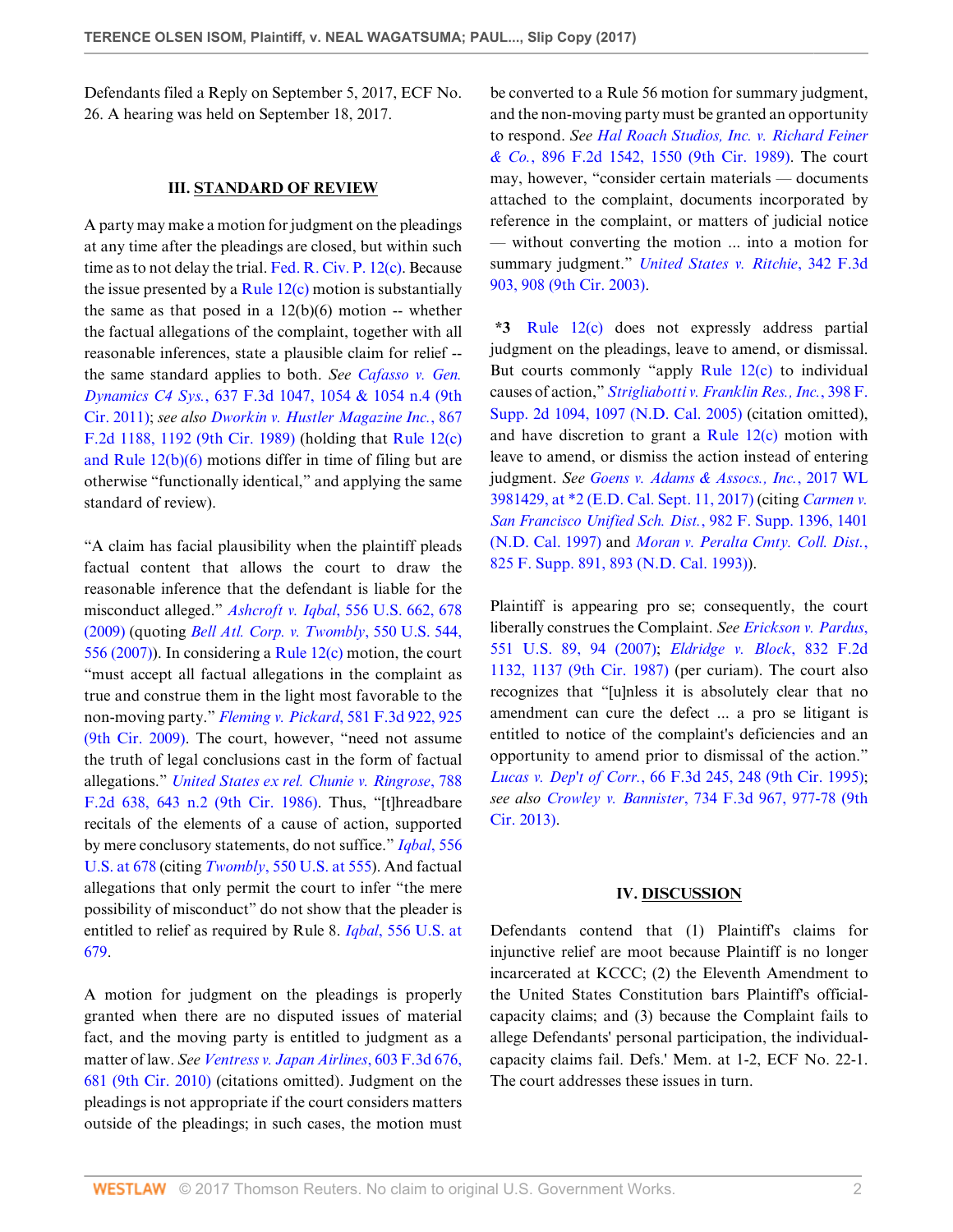### **A. Claims for Injunctive Relief**

Plaintiff argues that his claims for injuctive relief are not moot because he must return to KCCC to complete the remainder of his sentence whether he completes his drugtreatement program or not. Pl.'s Opp'n at 2. The court disagrees.

Claims for injunctive relief generally become moot when a prisoner is transferred or released from incarceration. *See Andrews v. Cervantes*[, 493 F.3d 1047, 1053 n.5 \(9th Cir.](http://www.westlaw.com/Link/Document/FullText?findType=Y&serNum=2012627823&pubNum=0000506&originatingDoc=Ic80761209e1811e7ae06bb6d796f727f&refType=RP&fi=co_pp_sp_506_1053&originationContext=document&vr=3.0&rs=cblt1.0&transitionType=DocumentItem&contextData=(sc.Default)#co_pp_sp_506_1053) [2007\)](http://www.westlaw.com/Link/Document/FullText?findType=Y&serNum=2012627823&pubNum=0000506&originatingDoc=Ic80761209e1811e7ae06bb6d796f727f&refType=RP&fi=co_pp_sp_506_1053&originationContext=document&vr=3.0&rs=cblt1.0&transitionType=DocumentItem&contextData=(sc.Default)#co_pp_sp_506_1053) (stating that a prisoner's claims for injunctive relief generally become moot upon transfer); *[Holt v. Stockman](http://www.westlaw.com/Link/Document/FullText?findType=Y&serNum=2026948545&pubNum=0000999&originatingDoc=Ic80761209e1811e7ae06bb6d796f727f&refType=RP&originationContext=document&vr=3.0&rs=cblt1.0&transitionType=DocumentItem&contextData=(sc.Default))*, [2012 WL 259938, at \\*6 \(E.D. Cal. Jan. 25, 2012\)](http://www.westlaw.com/Link/Document/FullText?findType=Y&serNum=2026948545&pubNum=0000999&originatingDoc=Ic80761209e1811e7ae06bb6d796f727f&refType=RP&originationContext=document&vr=3.0&rs=cblt1.0&transitionType=DocumentItem&contextData=(sc.Default)) ("[A] prisoner's claim is rendered moot when he is transferred from the institution whose employees he seeks to enjoin from harming him.") (citing *[Johnson v. Moore](http://www.westlaw.com/Link/Document/FullText?findType=Y&serNum=1991168214&pubNum=0000350&originatingDoc=Ic80761209e1811e7ae06bb6d796f727f&refType=RP&fi=co_pp_sp_350_519&originationContext=document&vr=3.0&rs=cblt1.0&transitionType=DocumentItem&contextData=(sc.Default)#co_pp_sp_350_519)*, 948 F.2d [517, 519 \(9th Cir. 1991\)\)](http://www.westlaw.com/Link/Document/FullText?findType=Y&serNum=1991168214&pubNum=0000350&originatingDoc=Ic80761209e1811e7ae06bb6d796f727f&refType=RP&fi=co_pp_sp_350_519&originationContext=document&vr=3.0&rs=cblt1.0&transitionType=DocumentItem&contextData=(sc.Default)#co_pp_sp_350_519).

Excepted from this mootness doctrine are claims that are "capable of repetition, yet evading review." *[Spencer v.](http://www.westlaw.com/Link/Document/FullText?findType=Y&serNum=2001191222&pubNum=0000780&originatingDoc=Ic80761209e1811e7ae06bb6d796f727f&refType=RP&fi=co_pp_sp_780_17&originationContext=document&vr=3.0&rs=cblt1.0&transitionType=DocumentItem&contextData=(sc.Default)#co_pp_sp_780_17) Kimura*[, 532 U.S. 1, 17 \(1998\);](http://www.westlaw.com/Link/Document/FullText?findType=Y&serNum=2001191222&pubNum=0000780&originatingDoc=Ic80761209e1811e7ae06bb6d796f727f&refType=RP&fi=co_pp_sp_780_17&originationContext=document&vr=3.0&rs=cblt1.0&transitionType=DocumentItem&contextData=(sc.Default)#co_pp_sp_780_17) *[United States v. Sanchez-](http://www.westlaw.com/Link/Document/FullText?findType=Y&serNum=2041764347&pubNum=0000506&originatingDoc=Ic80761209e1811e7ae06bb6d796f727f&refType=RP&fi=co_pp_sp_506_669&originationContext=document&vr=3.0&rs=cblt1.0&transitionType=DocumentItem&contextData=(sc.Default)#co_pp_sp_506_669)Gomez*[, 859 F.3d 649, 669 \(9th Cir. 2017\)](http://www.westlaw.com/Link/Document/FullText?findType=Y&serNum=2041764347&pubNum=0000506&originatingDoc=Ic80761209e1811e7ae06bb6d796f727f&refType=RP&fi=co_pp_sp_506_669&originationContext=document&vr=3.0&rs=cblt1.0&transitionType=DocumentItem&contextData=(sc.Default)#co_pp_sp_506_669). This exception "is limited to extraordinary cases in which (1) the duration of the challenged action is too short to be fully litigated before it ceases, and (2) there is a reasonable expectation that the plaintiff will be subjected to the same action again." *Alvarez v. Hill*[, 667 F.3d 1061, 1064 \(9th Cir. 2012\)](http://www.westlaw.com/Link/Document/FullText?findType=Y&serNum=2026899515&pubNum=0000506&originatingDoc=Ic80761209e1811e7ae06bb6d796f727f&refType=RP&fi=co_pp_sp_506_1064&originationContext=document&vr=3.0&rs=cblt1.0&transitionType=DocumentItem&contextData=(sc.Default)#co_pp_sp_506_1064) (quoting *[C.F. ex rel. Farnan v. Capistrano Unified Sch.](http://www.westlaw.com/Link/Document/FullText?findType=Y&serNum=2025905258&pubNum=0000506&originatingDoc=Ic80761209e1811e7ae06bb6d796f727f&refType=RP&fi=co_pp_sp_506_983&originationContext=document&vr=3.0&rs=cblt1.0&transitionType=DocumentItem&contextData=(sc.Default)#co_pp_sp_506_983) Dist.*[, 654 F.3d 975, 983 \(9th Cir. 2011\)](http://www.westlaw.com/Link/Document/FullText?findType=Y&serNum=2025905258&pubNum=0000506&originatingDoc=Ic80761209e1811e7ae06bb6d796f727f&refType=RP&fi=co_pp_sp_506_983&originationContext=document&vr=3.0&rs=cblt1.0&transitionType=DocumentItem&contextData=(sc.Default)#co_pp_sp_506_983) (internal quotation marks and alteration omitted). A merely speculative possibility that a plaintiff would be subject to the same action in the future is not sufficient to establish a "reasonable expectation." *[Foster v. Carson](http://www.westlaw.com/Link/Document/FullText?findType=Y&serNum=2003709035&pubNum=0000506&originatingDoc=Ic80761209e1811e7ae06bb6d796f727f&refType=RP&fi=co_pp_sp_506_748&originationContext=document&vr=3.0&rs=cblt1.0&transitionType=DocumentItem&contextData=(sc.Default)#co_pp_sp_506_748)*, 347 F.3d 742, [748 \(9th Cir. 2003\)](http://www.westlaw.com/Link/Document/FullText?findType=Y&serNum=2003709035&pubNum=0000506&originatingDoc=Ic80761209e1811e7ae06bb6d796f727f&refType=RP&fi=co_pp_sp_506_748&originationContext=document&vr=3.0&rs=cblt1.0&transitionType=DocumentItem&contextData=(sc.Default)#co_pp_sp_506_748) ("The mere fact that a similar order ... *might* someday issue does not establish a 'reasonable expectation' that such an order *will* issue. We have held that a mere possibility that something *might* happen is too remote to keep alive a case as an active controversy."). And the Ninth Circuit has refused to find a reasonable expectation where the possibility of recurrence depends on a plaintiff's wrongdoing. *See [Reimers v. Oregon](http://www.westlaw.com/Link/Document/FullText?findType=Y&serNum=1989009232&pubNum=0000350&originatingDoc=Ic80761209e1811e7ae06bb6d796f727f&refType=RP&fi=co_pp_sp_350_632&originationContext=document&vr=3.0&rs=cblt1.0&transitionType=DocumentItem&contextData=(sc.Default)#co_pp_sp_350_632)*, 863 [F.2d 630, 632 & n.4 \(9th Cir. 1988\)](http://www.westlaw.com/Link/Document/FullText?findType=Y&serNum=1989009232&pubNum=0000350&originatingDoc=Ic80761209e1811e7ae06bb6d796f727f&refType=RP&fi=co_pp_sp_350_632&originationContext=document&vr=3.0&rs=cblt1.0&transitionType=DocumentItem&contextData=(sc.Default)#co_pp_sp_350_632) (holding that plaintiff, who had been released from prison, had no reasonable expectation of returning to custody because such a return would occur only if he committed an additional wrongful act, which he was able to prevent from occurring).

**\*4** Here, neither the Complaint nor the state-court record include facts sufficient to establish a reasonable expectation that Plaintiff will again be incarcerated at KCCC and denied the ability to correspond with Kim and Kristen. The Complaint does not allege any facts addressing this issue, and the state-court record indicates that Plaintiff's return to KCCC is purely speculative. According to the state-court record, Plaintiff must return to KCCC to complete his sentence (1) *if* he fails to complete his drug-treatment program, or (2) upon completion of his drug-treatment program, *unless* his attorney "petitions the court to modify probation to excuse the remaining jail time." *See* "eCourt Kokua," http://jimspss1.courts.state.hi.us:8080/ eCourt/ECC/CaseSearch.iface. Under both of these scenarios, whether Plaintiff must return to KCCC to complete the remainder of his sentence depends upon circumstances that are at least in part within Plaintiff's and/or his counsel's control.

During the hearing, Plaintiff admitted that if he successfully completes his drug-treatment program, he most likely won't have to go back to prison. In short, Plaintiff's claim that he would be subject to the same restrictions on his personal correspondence at KCCC is purely speculative. Thus, the court finds that the exception for conditions capable of repetition, yet evading review does not apply, and Plaintiff's claims for injunctive relief are DISMISSED without leave to amend.

### **B. Official-Capacity Claims**

"The Eleventh Amendment bars suits for money damages in federal court against a state, its agencies, and state officials acting in their official capacities." *[Aholelei v. Dep't](http://www.westlaw.com/Link/Document/FullText?findType=Y&serNum=2012341964&pubNum=0000506&originatingDoc=Ic80761209e1811e7ae06bb6d796f727f&refType=RP&fi=co_pp_sp_506_1147&originationContext=document&vr=3.0&rs=cblt1.0&transitionType=DocumentItem&contextData=(sc.Default)#co_pp_sp_506_1147) of Pub. Safety*[, 488 F.3d 1144, 1147 \(9th Cir. 2007\)](http://www.westlaw.com/Link/Document/FullText?findType=Y&serNum=2012341964&pubNum=0000506&originatingDoc=Ic80761209e1811e7ae06bb6d796f727f&refType=RP&fi=co_pp_sp_506_1147&originationContext=document&vr=3.0&rs=cblt1.0&transitionType=DocumentItem&contextData=(sc.Default)#co_pp_sp_506_1147); *see [Will v. Mich. Dep't of State Police](http://www.westlaw.com/Link/Document/FullText?findType=Y&serNum=1989089479&pubNum=0000780&originatingDoc=Ic80761209e1811e7ae06bb6d796f727f&refType=RP&fi=co_pp_sp_780_70&originationContext=document&vr=3.0&rs=cblt1.0&transitionType=DocumentItem&contextData=(sc.Default)#co_pp_sp_780_70)*, 491 U.S. 58, 70-71 [\(1989\)](http://www.westlaw.com/Link/Document/FullText?findType=Y&serNum=1989089479&pubNum=0000780&originatingDoc=Ic80761209e1811e7ae06bb6d796f727f&refType=RP&fi=co_pp_sp_780_70&originationContext=document&vr=3.0&rs=cblt1.0&transitionType=DocumentItem&contextData=(sc.Default)#co_pp_sp_780_70) ( "[A] suit against a state official in his or her official capacity is not a suit against the official but rather is a suit against the official's office."). Defendants named in their official capacities are subject to suit under [§ 1983](http://www.westlaw.com/Link/Document/FullText?findType=L&pubNum=1000546&cite=42USCAS1983&originatingDoc=Ic80761209e1811e7ae06bb6d796f727f&refType=LQ&originationContext=document&vr=3.0&rs=cblt1.0&transitionType=DocumentItem&contextData=(sc.Default)) only "for prospective declaratory and injunctive relief ... to enjoin an alleged ongoing violation of federal law." *[Oyama v.](http://www.westlaw.com/Link/Document/FullText?findType=Y&serNum=2030430125&pubNum=0000999&originatingDoc=Ic80761209e1811e7ae06bb6d796f727f&refType=RP&originationContext=document&vr=3.0&rs=cblt1.0&transitionType=DocumentItem&contextData=(sc.Default)) Univ. of Haw.*[, 2013 WL 1767710, at \\*7 \(D. Haw. Apr.](http://www.westlaw.com/Link/Document/FullText?findType=Y&serNum=2030430125&pubNum=0000999&originatingDoc=Ic80761209e1811e7ae06bb6d796f727f&refType=RP&originationContext=document&vr=3.0&rs=cblt1.0&transitionType=DocumentItem&contextData=(sc.Default)) [23, 2013\)](http://www.westlaw.com/Link/Document/FullText?findType=Y&serNum=2030430125&pubNum=0000999&originatingDoc=Ic80761209e1811e7ae06bb6d796f727f&refType=RP&originationContext=document&vr=3.0&rs=cblt1.0&transitionType=DocumentItem&contextData=(sc.Default)) (*quoting Wilbur v. Locke*[, 423 F.3d 1101, 1111](http://www.westlaw.com/Link/Document/FullText?findType=Y&serNum=2007276759&pubNum=0000506&originatingDoc=Ic80761209e1811e7ae06bb6d796f727f&refType=RP&fi=co_pp_sp_506_1111&originationContext=document&vr=3.0&rs=cblt1.0&transitionType=DocumentItem&contextData=(sc.Default)#co_pp_sp_506_1111) [\(9th Cir. 2005\)](http://www.westlaw.com/Link/Document/FullText?findType=Y&serNum=2007276759&pubNum=0000506&originatingDoc=Ic80761209e1811e7ae06bb6d796f727f&refType=RP&fi=co_pp_sp_506_1111&originationContext=document&vr=3.0&rs=cblt1.0&transitionType=DocumentItem&contextData=(sc.Default)#co_pp_sp_506_1111), *abrogated on other grounds by [Levin v.](http://www.westlaw.com/Link/Document/FullText?findType=Y&serNum=2022190727&pubNum=0000780&originatingDoc=Ic80761209e1811e7ae06bb6d796f727f&refType=RP&originationContext=document&vr=3.0&rs=cblt1.0&transitionType=DocumentItem&contextData=(sc.Default)) [Commerce Energy Inc.](http://www.westlaw.com/Link/Document/FullText?findType=Y&serNum=2022190727&pubNum=0000780&originatingDoc=Ic80761209e1811e7ae06bb6d796f727f&refType=RP&originationContext=document&vr=3.0&rs=cblt1.0&transitionType=DocumentItem&contextData=(sc.Default))*, 560 U.S. 413 (2010)); *see also [Ex](http://www.westlaw.com/Link/Document/FullText?findType=Y&serNum=1908100273&pubNum=0000780&originatingDoc=Ic80761209e1811e7ae06bb6d796f727f&refType=RP&originationContext=document&vr=3.0&rs=cblt1.0&transitionType=DocumentItem&contextData=(sc.Default)) parte Young*[, 209 U.S. 123 \(1908\).](http://www.westlaw.com/Link/Document/FullText?findType=Y&serNum=1908100273&pubNum=0000780&originatingDoc=Ic80761209e1811e7ae06bb6d796f727f&refType=RP&originationContext=document&vr=3.0&rs=cblt1.0&transitionType=DocumentItem&contextData=(sc.Default))

To the extent Plaintiff seeks damages against Defendants in their official capacities, Defendants are immune from suit under the Eleventh Amendment. And because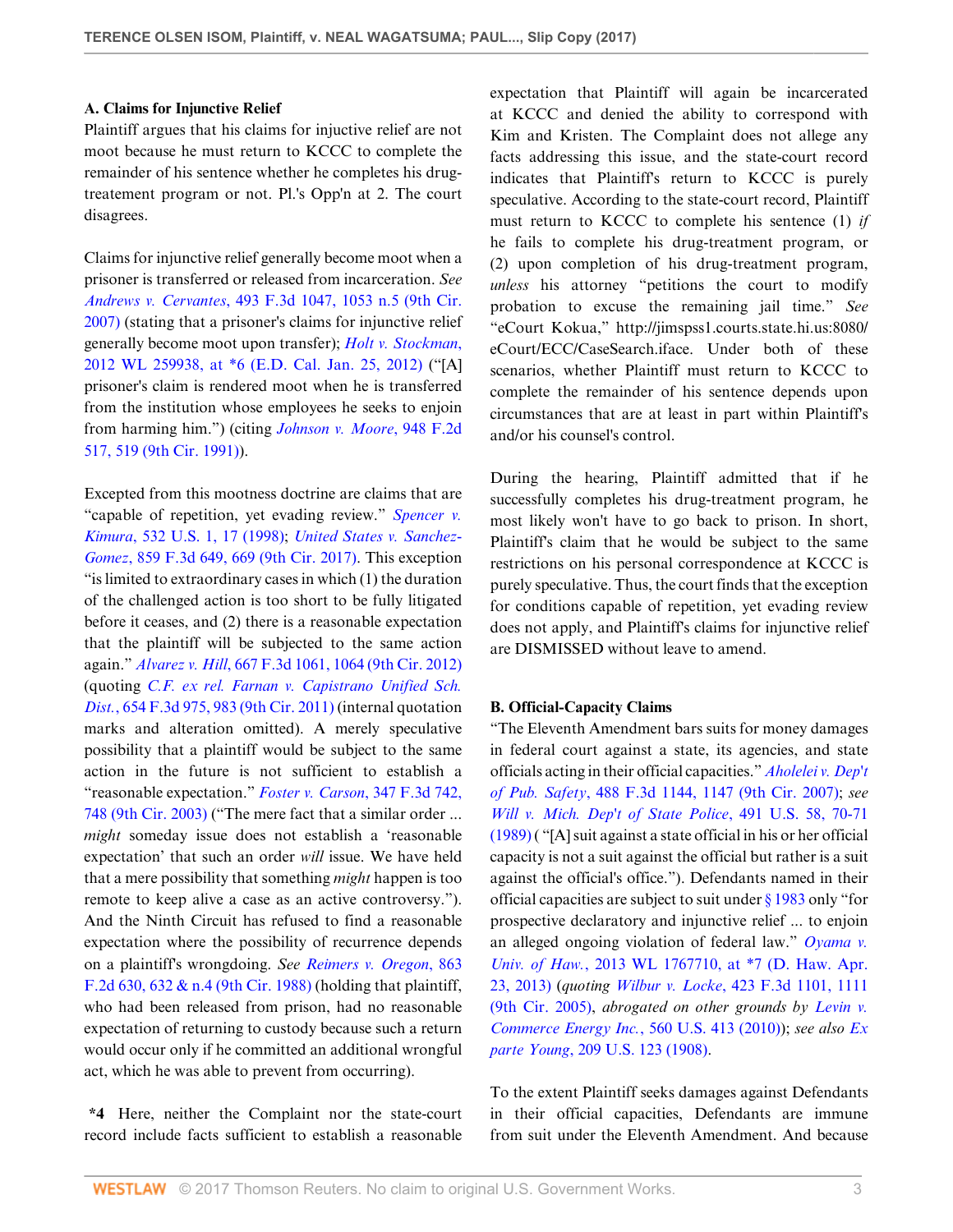Plaintiff is no longer incarcerated at KCCC, there is no "ongoing violation of federal law" to be enjoined. That is, Defendants are not currently violating Plaintiff's alleged constitutional right to correspondence or retaliating against Plaintiff. Thus, the *Ex parte Young* exception, subjecting defendants acting in their official capacities to suit for [§ 1983](http://www.westlaw.com/Link/Document/FullText?findType=L&pubNum=1000546&cite=42USCAS1983&originatingDoc=Ic80761209e1811e7ae06bb6d796f727f&refType=LQ&originationContext=document&vr=3.0&rs=cblt1.0&transitionType=DocumentItem&contextData=(sc.Default)) claims for prospective injunctive relief, does not apply. Plaintiff's claims against Defendants in their official capacities are DISMISSED with prejudice.

### **C. Individual-Capacity Claims**

"To sustain an action under [section 1983](http://www.westlaw.com/Link/Document/FullText?findType=L&pubNum=1000546&cite=42USCAS1983&originatingDoc=Ic80761209e1811e7ae06bb6d796f727f&refType=LQ&originationContext=document&vr=3.0&rs=cblt1.0&transitionType=DocumentItem&contextData=(sc.Default)), a plaintiff must show (1) that the conduct complained of was committed by a person acting under color of state law; and (2) that the conduct deprived the plaintiff of a federal constitutional or statutory right." *[Hydrick v. Hunter](http://www.westlaw.com/Link/Document/FullText?findType=Y&serNum=2013082879&pubNum=0000506&originatingDoc=Ic80761209e1811e7ae06bb6d796f727f&refType=RP&fi=co_pp_sp_506_987&originationContext=document&vr=3.0&rs=cblt1.0&transitionType=DocumentItem&contextData=(sc.Default)#co_pp_sp_506_987)*, [500 F.3d 978, 987 \(9th Cir. 2007\)](http://www.westlaw.com/Link/Document/FullText?findType=Y&serNum=2013082879&pubNum=0000506&originatingDoc=Ic80761209e1811e7ae06bb6d796f727f&refType=RP&fi=co_pp_sp_506_987&originationContext=document&vr=3.0&rs=cblt1.0&transitionType=DocumentItem&contextData=(sc.Default)#co_pp_sp_506_987) (citation and internal quotation marks omitted), *vacated and remanded on other grounds*, [556 U.S. 1256 \(2009\);](http://www.westlaw.com/Link/Document/FullText?findType=Y&serNum=2014874336&pubNum=0000780&originatingDoc=Ic80761209e1811e7ae06bb6d796f727f&refType=RP&originationContext=document&vr=3.0&rs=cblt1.0&transitionType=DocumentItem&contextData=(sc.Default)) *see also* [42 U.S.C. § 1983](http://www.westlaw.com/Link/Document/FullText?findType=L&pubNum=1000546&cite=42USCAS1983&originatingDoc=Ic80761209e1811e7ae06bb6d796f727f&refType=LQ&originationContext=document&vr=3.0&rs=cblt1.0&transitionType=DocumentItem&contextData=(sc.Default)); *West v. Atkins*[, 487 U.S. 42, 48 \(1988\)](http://www.westlaw.com/Link/Document/FullText?findType=Y&serNum=1988079271&pubNum=0000780&originatingDoc=Ic80761209e1811e7ae06bb6d796f727f&refType=RP&fi=co_pp_sp_780_48&originationContext=document&vr=3.0&rs=cblt1.0&transitionType=DocumentItem&contextData=(sc.Default)#co_pp_sp_780_48). Additionally, plaintiffs must allege specific injury as a result of the conduct of a particular defendant, and they must allege an affirmative link between the injury and the conduct of that defendant. *Rizzo v. Goode*[, 423 U.S. 362, 371-72,](http://www.westlaw.com/Link/Document/FullText?findType=Y&serNum=1976142307&pubNum=0000780&originatingDoc=Ic80761209e1811e7ae06bb6d796f727f&refType=RP&fi=co_pp_sp_780_371&originationContext=document&vr=3.0&rs=cblt1.0&transitionType=DocumentItem&contextData=(sc.Default)#co_pp_sp_780_371) [377 \(1976\).](http://www.westlaw.com/Link/Document/FullText?findType=Y&serNum=1976142307&pubNum=0000780&originatingDoc=Ic80761209e1811e7ae06bb6d796f727f&refType=RP&fi=co_pp_sp_780_371&originationContext=document&vr=3.0&rs=cblt1.0&transitionType=DocumentItem&contextData=(sc.Default)#co_pp_sp_780_371) "A person 'subjects' another to the deprivation of a constitutional right, within the meaning of  $\S$  1983, if he does an affirmative act, participates in another's affirmative acts, or omits to perform an act which he is legally required to do that causes the deprivation of which complaint is made." *Johnson v. Duffy*[, 588 F.2d 740, 743](http://www.westlaw.com/Link/Document/FullText?findType=Y&serNum=1979145211&pubNum=0000350&originatingDoc=Ic80761209e1811e7ae06bb6d796f727f&refType=RP&fi=co_pp_sp_350_743&originationContext=document&vr=3.0&rs=cblt1.0&transitionType=DocumentItem&contextData=(sc.Default)#co_pp_sp_350_743) [\(9th Cir. 1978\).](http://www.westlaw.com/Link/Document/FullText?findType=Y&serNum=1979145211&pubNum=0000350&originatingDoc=Ic80761209e1811e7ae06bb6d796f727f&refType=RP&fi=co_pp_sp_350_743&originationContext=document&vr=3.0&rs=cblt1.0&transitionType=DocumentItem&contextData=(sc.Default)#co_pp_sp_350_743)

**\*5** Supervisory personnel may not be held liable under [§ 1983](http://www.westlaw.com/Link/Document/FullText?findType=L&pubNum=1000546&cite=42USCAS1983&originatingDoc=Ic80761209e1811e7ae06bb6d796f727f&refType=LQ&originationContext=document&vr=3.0&rs=cblt1.0&transitionType=DocumentItem&contextData=(sc.Default)) for the actions of subordinate employees based on a theory of respondeat superior or vicarious liability. *Iqbal*, 566 U.S. at 676; *[Crowley v. Bannister](http://www.westlaw.com/Link/Document/FullText?findType=Y&serNum=2031872990&pubNum=0000506&originatingDoc=Ic80761209e1811e7ae06bb6d796f727f&refType=RP&fi=co_pp_sp_506_977&originationContext=document&vr=3.0&rs=cblt1.0&transitionType=DocumentItem&contextData=(sc.Default)#co_pp_sp_506_977)*, 734 F.3d 967, [977 \(9th Cir. 2013\);](http://www.westlaw.com/Link/Document/FullText?findType=Y&serNum=2031872990&pubNum=0000506&originatingDoc=Ic80761209e1811e7ae06bb6d796f727f&refType=RP&fi=co_pp_sp_506_977&originationContext=document&vr=3.0&rs=cblt1.0&transitionType=DocumentItem&contextData=(sc.Default)#co_pp_sp_506_977) *accord [Lemire v. Cal. Dep't of Corr.](http://www.westlaw.com/Link/Document/FullText?findType=Y&serNum=2031244592&pubNum=0000506&originatingDoc=Ic80761209e1811e7ae06bb6d796f727f&refType=RP&fi=co_pp_sp_506_1074&originationContext=document&vr=3.0&rs=cblt1.0&transitionType=DocumentItem&contextData=(sc.Default)#co_pp_sp_506_1074) & Rehab.*[, 726 F.3d 1062, 1074-75 \(9th Cir. 2013\);](http://www.westlaw.com/Link/Document/FullText?findType=Y&serNum=2031244592&pubNum=0000506&originatingDoc=Ic80761209e1811e7ae06bb6d796f727f&refType=RP&fi=co_pp_sp_506_1074&originationContext=document&vr=3.0&rs=cblt1.0&transitionType=DocumentItem&contextData=(sc.Default)#co_pp_sp_506_1074) *[Lacey](http://www.westlaw.com/Link/Document/FullText?findType=Y&serNum=2028499306&pubNum=0000506&originatingDoc=Ic80761209e1811e7ae06bb6d796f727f&refType=RP&fi=co_pp_sp_506_915&originationContext=document&vr=3.0&rs=cblt1.0&transitionType=DocumentItem&contextData=(sc.Default)#co_pp_sp_506_915) v. Maricopa Cty.*[, 693 F.3d 896, 915-16 \(9th Cir. 2012\)](http://www.westlaw.com/Link/Document/FullText?findType=Y&serNum=2028499306&pubNum=0000506&originatingDoc=Ic80761209e1811e7ae06bb6d796f727f&refType=RP&fi=co_pp_sp_506_915&originationContext=document&vr=3.0&rs=cblt1.0&transitionType=DocumentItem&contextData=(sc.Default)#co_pp_sp_506_915) (en banc). That is, an individual cannot be held liable under [§ 1983](http://www.westlaw.com/Link/Document/FullText?findType=L&pubNum=1000546&cite=42USCAS1983&originatingDoc=Ic80761209e1811e7ae06bb6d796f727f&refType=LQ&originationContext=document&vr=3.0&rs=cblt1.0&transitionType=DocumentItem&contextData=(sc.Default)) based only on a position as a warden or supervisory correctional officer of a penal institution. *See Ouzts v. Cummins*[, 825 F.2d 1276, 1277 \(8th Cir. 1987\)](http://www.westlaw.com/Link/Document/FullText?findType=Y&serNum=1987101018&pubNum=0000350&originatingDoc=Ic80761209e1811e7ae06bb6d796f727f&refType=RP&fi=co_pp_sp_350_1277&originationContext=document&vr=3.0&rs=cblt1.0&transitionType=DocumentItem&contextData=(sc.Default)#co_pp_sp_350_1277) (an individual's "general responsibility for supervising the operations of a prison is insufficient to establish personal involvement").

Under [§ 1983,](http://www.westlaw.com/Link/Document/FullText?findType=L&pubNum=1000546&cite=42USCAS1983&originatingDoc=Ic80761209e1811e7ae06bb6d796f727f&refType=LQ&originationContext=document&vr=3.0&rs=cblt1.0&transitionType=DocumentItem&contextData=(sc.Default)) a "supervisor may be liable only if (1) he or she is personally involved in the constitutional deprivation, or (2) there is a sufficient causal connection between the supervisor's wrongful conduct and the constitutional violation." *[Crowley](http://www.westlaw.com/Link/Document/FullText?findType=Y&serNum=2031872990&pubNum=0000506&originatingDoc=Ic80761209e1811e7ae06bb6d796f727f&refType=RP&fi=co_pp_sp_506_977&originationContext=document&vr=3.0&rs=cblt1.0&transitionType=DocumentItem&contextData=(sc.Default)#co_pp_sp_506_977)*, 734 [F.3d at 977](http://www.westlaw.com/Link/Document/FullText?findType=Y&serNum=2031872990&pubNum=0000506&originatingDoc=Ic80761209e1811e7ae06bb6d796f727f&refType=RP&fi=co_pp_sp_506_977&originationContext=document&vr=3.0&rs=cblt1.0&transitionType=DocumentItem&contextData=(sc.Default)#co_pp_sp_506_977) (internal citation and quotation marks omitted). Supervisors may therefore be liable without personal participation if they "implement a policy so deficient that the policy itself is a repudiation of constitutional rights and is the moving force of a constitutional violation." *Id.* (citation and internal quotation marks omitted). The causal connection between that supervisor and the claimed constitutional violation must be specifically alleged. *See [Fayle v. Stapley](http://www.westlaw.com/Link/Document/FullText?findType=Y&serNum=1979114931&pubNum=0000350&originatingDoc=Ic80761209e1811e7ae06bb6d796f727f&refType=RP&fi=co_pp_sp_350_862&originationContext=document&vr=3.0&rs=cblt1.0&transitionType=DocumentItem&contextData=(sc.Default)#co_pp_sp_350_862)*, 607 F.2d [858, 862 \(9th Cir. 1979\).](http://www.westlaw.com/Link/Document/FullText?findType=Y&serNum=1979114931&pubNum=0000350&originatingDoc=Ic80761209e1811e7ae06bb6d796f727f&refType=RP&fi=co_pp_sp_350_862&originationContext=document&vr=3.0&rs=cblt1.0&transitionType=DocumentItem&contextData=(sc.Default)#co_pp_sp_350_862)

Supervisors may be held liable under  $\S$  1983:

(1) for setting in motion a series of acts by others, or knowingly refusing to terminate a series of acts by others, which they knew or reasonably should have known would cause others to inflict constitutional injury; (2) for culpable action or inaction in training, supervision, or control of subordinates; (3) for acquiescence in the constitutional deprivation by subordinates; or (4) for conduct that shows a "reckless or callous indifference to the rights of others."

*al-Kidd v. Ashcroft*[, 580 F.3d 949, 965 \(9th Cir. 2009\)](http://www.westlaw.com/Link/Document/FullText?findType=Y&serNum=2019751624&pubNum=0000506&originatingDoc=Ic80761209e1811e7ae06bb6d796f727f&refType=RP&fi=co_pp_sp_506_965&originationContext=document&vr=3.0&rs=cblt1.0&transitionType=DocumentItem&contextData=(sc.Default)#co_pp_sp_506_965) (quoting *Larez v. City of L.A.*[, 946 F.2d 630, 646 \(9th Cir.](http://www.westlaw.com/Link/Document/FullText?findType=Y&serNum=1991162223&pubNum=0000350&originatingDoc=Ic80761209e1811e7ae06bb6d796f727f&refType=RP&fi=co_pp_sp_350_646&originationContext=document&vr=3.0&rs=cblt1.0&transitionType=DocumentItem&contextData=(sc.Default)#co_pp_sp_350_646) [1991\)](http://www.westlaw.com/Link/Document/FullText?findType=Y&serNum=1991162223&pubNum=0000350&originatingDoc=Ic80761209e1811e7ae06bb6d796f727f&refType=RP&fi=co_pp_sp_350_646&originationContext=document&vr=3.0&rs=cblt1.0&transitionType=DocumentItem&contextData=(sc.Default)#co_pp_sp_350_646), *overruled on other grounds by [Ashcroft v. al-Kidd](http://www.westlaw.com/Link/Document/FullText?findType=Y&serNum=2025376455&pubNum=0000780&originatingDoc=Ic80761209e1811e7ae06bb6d796f727f&refType=RP&originationContext=document&vr=3.0&rs=cblt1.0&transitionType=DocumentItem&contextData=(sc.Default))*, [563 U.S. 731 \(2011\)](http://www.westlaw.com/Link/Document/FullText?findType=Y&serNum=2025376455&pubNum=0000780&originatingDoc=Ic80761209e1811e7ae06bb6d796f727f&refType=RP&originationContext=document&vr=3.0&rs=cblt1.0&transitionType=DocumentItem&contextData=(sc.Default))).

Here, the Complaint alleges only that "KCCC," the "facility," or "they" refused to send, or returned, correspondence between Plaintiff and Kim and/or Kristen. The Complaint fails to allege any specific conduct or personal involvement by either Defendant. Nor does the Complaint allege a causal connection between either Defendant and the alleged violation of Plaintiff's constitutional rights. That is, the Complaint fails to allege that either Defendant created or implemented a policy causing Plaintiff's correspondence with Kim and/or Kristen to be blocked, knew that Plaintiff's correspondence would be blocked, or had specific information that Plaintiff's correspondence might be blocked and failed to remedy the issue.<sup>[2](#page-4-1)</sup>

<span id="page-3-0"></span>**\*6** In his Opposition, Plaintiff argues that the word "facility" refers to "the workers and policies" at KCCC. Pl.'s Opp'n at 2. Plaintiff further argues that because Defendants are "the only two personnel at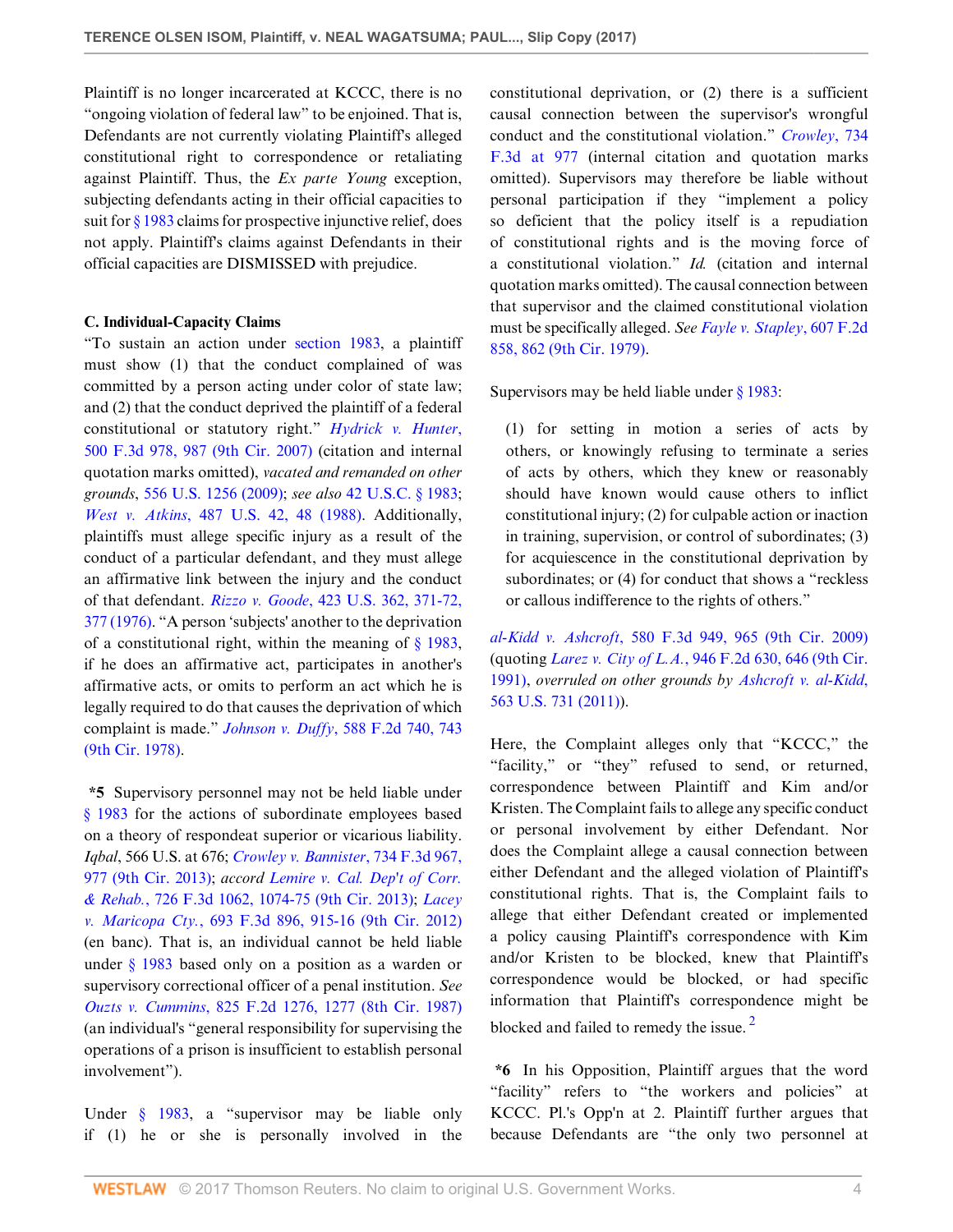the facility with the authority to authorize or restrict an inmate[']s incoming and outgoing mail," Defendants "were personally aware of and involved in the violation." *Id.* Plaintiff's arguments do not cure the Complaint's deficiencies. And for purposes of the instant Motion, the court may consider only those allegations contained in the Complaint and documents of which it may take judicial notice. Thus, the court finds that the Complaint fails to state [§ 1983](http://www.westlaw.com/Link/Document/FullText?findType=L&pubNum=1000546&cite=42USCAS1983&originatingDoc=Ic80761209e1811e7ae06bb6d796f727f&refType=LQ&originationContext=document&vr=3.0&rs=cblt1.0&transitionType=DocumentItem&contextData=(sc.Default)) claims against Defendants in their individual capacities and therefore those claims are DISMISSED with leave to amend.

### **D. Leave to Amend**

Because Plaintiff may be able to allege facts sufficient to state a [§ 1983](http://www.westlaw.com/Link/Document/FullText?findType=L&pubNum=1000546&cite=42USCAS1983&originatingDoc=Ic80761209e1811e7ae06bb6d796f727f&refType=LQ&originationContext=document&vr=3.0&rs=cblt1.0&transitionType=DocumentItem&contextData=(sc.Default)) claim against Defendants in their individual capacities, the court grants Plaintiff leave to amend his Complaint by October 20, 2017. Plaintiff must comply with the Federal Rules of Civil Procedure and the Local Rules for the United States District Court for the District of Hawaii if he amends his pleading. And the amended complaint must be designated as a "First Amended Complaint."

If Plaintiff chooses to file a First Amended Complaint, he must write short, plain statements telling the court: (1) the treaty, constitutional right, or statutory right he believes was violated; (2) the specific basis of this court's jurisdiction; (3) the name of the defendant who violated that right or statute; (4) exactly what that defendant did or failed to do; (5) how the action or inaction of that defendant is connected to the violation of a particular statute or Plaintiff's rights; and (6) what specific injury Plaintiff suffered because of that defendant's conduct.

An amended complaint generally supersedes prior complaints. *See [Ramirez v. Cty. of San Bernardino](http://www.westlaw.com/Link/Document/FullText?findType=Y&serNum=2037652666&pubNum=0000506&originatingDoc=Ic80761209e1811e7ae06bb6d796f727f&refType=RP&fi=co_pp_sp_506_1008&originationContext=document&vr=3.0&rs=cblt1.0&transitionType=DocumentItem&contextData=(sc.Default)#co_pp_sp_506_1008)*, 806 [F.3d 1002, 1008 \(9th Cir. 2015\).](http://www.westlaw.com/Link/Document/FullText?findType=Y&serNum=2037652666&pubNum=0000506&originatingDoc=Ic80761209e1811e7ae06bb6d796f727f&refType=RP&fi=co_pp_sp_506_1008&originationContext=document&vr=3.0&rs=cblt1.0&transitionType=DocumentItem&contextData=(sc.Default)#co_pp_sp_506_1008) The court will not refer to the original complaint or a prior amended complaint to make an amended complaint complete, although it will not ignore contradictory statements of fact between an

original and amended complaint. Local Rule 10.3 requires that an amended complaint be complete in itself without reference to any prior pleading. Defendants not named in the caption, and claims dismissed without prejudice that are not realleged in an amended complaint may be deemed voluntarily dismissed. *See Lacey*[, 693 F.3d at 928](http://www.westlaw.com/Link/Document/FullText?findType=Y&serNum=2028499306&pubNum=0000506&originatingDoc=Ic80761209e1811e7ae06bb6d796f727f&refType=RP&fi=co_pp_sp_506_928&originationContext=document&vr=3.0&rs=cblt1.0&transitionType=DocumentItem&contextData=(sc.Default)#co_pp_sp_506_928) ("[C]laims dismissed with prejudice [need not] ... be repled in a[n] amended complaint to preserve them for appeal ... [b]ut ... claims [that are] voluntarily dismissed [are] ... waived if not repled."). And Plaintiff may include only one claim per count.

### **V. CONCLUSION**

Based on the foregoing, Defendants' Motion for Judgment on the Pleadings is GRANTED, and Plaintiff's Complaint is DISMISSED. Plaintiff's claims against Defendants in their official capacities and for injunctive relief are DISMISSED without leave to amend, and his claims against Defendants in their individual capacities are DISMISSED with leave to amend. Plaintiff may file a First Amended Complaint, as set forth above, by October 20, 2017. Failure to timely file a First Amended Complaint will result in dismissal of this action with prejudice for failure to state a claim.

### IT IS SO ORDERED.

DATED: Honolulu, Hawaii, September 18, 2017.

*Isom v. Wagatsuma, et al.*, Civ. No. 16-00532 JMS-KJM, Order Granting Defendants' Motion for Judgment on the Pleadings and Dismissing the Complaint with Leave to Amend

### **All Citations**

Slip Copy, 2017 WL 4158203

### Footnotes

- <span id="page-4-0"></span>[1](#page-0-0) The court "may take [judicial] notice of proceedings in other courts, both within and without the federal judicial system, if those proceedings have a direct relation to matters at issue." Trigueros v. Adams[, 658 F.3d 983, 987 \(9th Cir. 2011\)](http://www.westlaw.com/Link/Document/FullText?findType=Y&serNum=2026145300&pubNum=0000506&originatingDoc=Ic80761209e1811e7ae06bb6d796f727f&refType=RP&fi=co_pp_sp_506_987&originationContext=document&vr=3.0&rs=cblt1.0&transitionType=DocumentItem&contextData=(sc.Default)#co_pp_sp_506_987); see also Lee v. City of L.A.[, 250 F.3d 668, 689-90 \(9th Cir. 2001\)](http://www.westlaw.com/Link/Document/FullText?findType=Y&serNum=2001385224&pubNum=0000506&originatingDoc=Ic80761209e1811e7ae06bb6d796f727f&refType=RP&fi=co_pp_sp_506_689&originationContext=document&vr=3.0&rs=cblt1.0&transitionType=DocumentItem&contextData=(sc.Default)#co_pp_sp_506_689) ("A court may take judicial notice of matters of public record.") (citation and quotation marks omitted).
- <span id="page-4-1"></span>[2](#page-3-0) Because the Complaint failed to allege Defendants' personal involvement or causal connection, the court need not determine whether denying Plaintiff's correspondence with Kim, a co-defendant, and/or Kristen violated his limited right